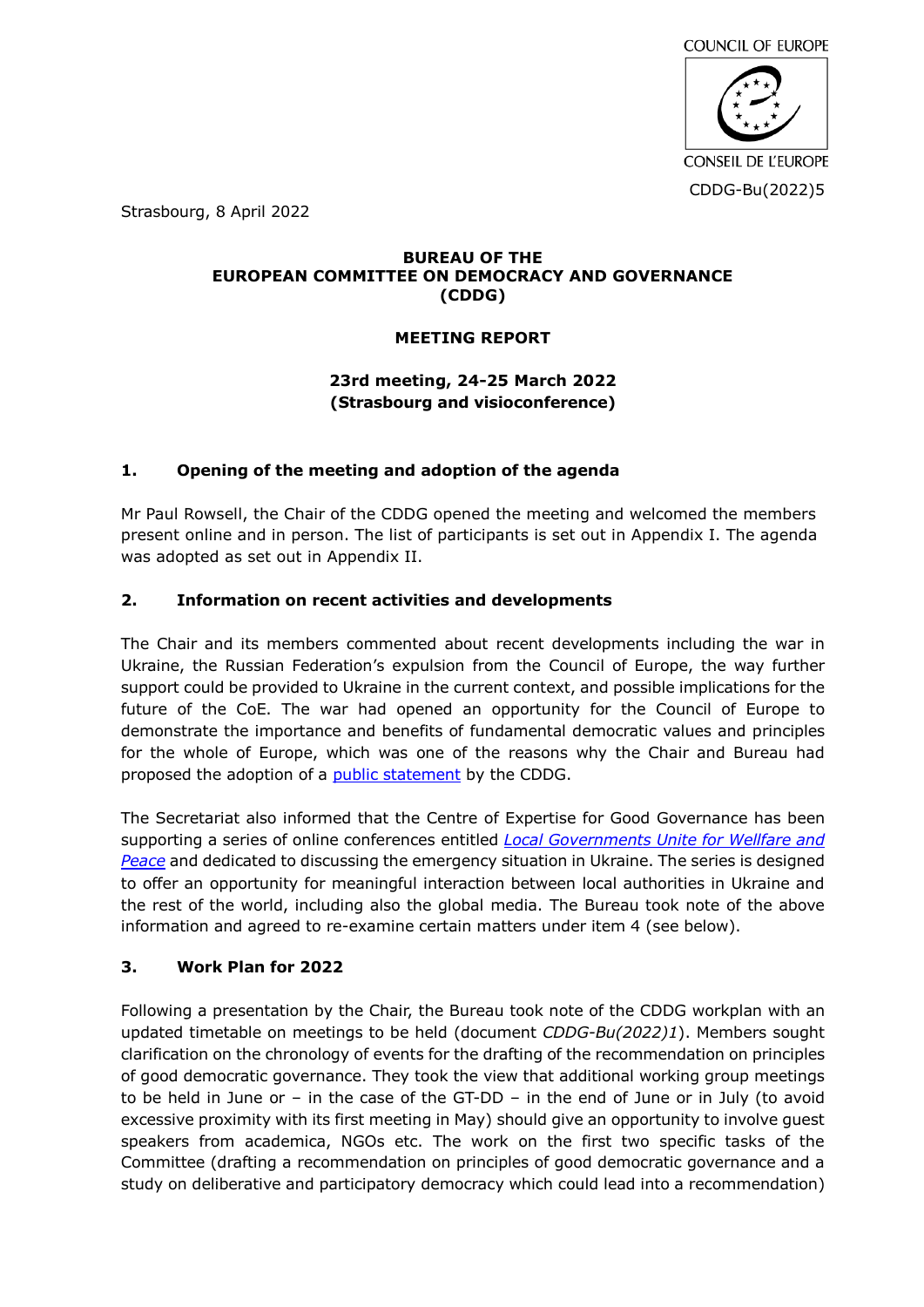should remain the core work in 2022.

### **4. 15th plenary meeting of the CDDG (21-22 April 2022)**

The Bureau heard information from the Secretariat on the preliminary draft agenda *[CDDG(2022)OJ1 prov.]* and the possible participation of government members from Cyprus, Italy and Ukraine under the regular item on the sharing of experience*.* The Secretariat also briefed the Bureau about the prospects of presentations about the respective priorities of the Irish and Icelandic presidencies of the Committee of Ministers, and those of the current Italian presidency whose representative could refer to the launching of the European Label of Governance Excellence (ELoGE) in the country.

The Bureau considered that the importance of democracy and good democratic governance in the current context would warrant a discussion and general addresses, ideally by the Italian ambassador on behalf of the Committee of Ministers' Presidency, and by the Director of Human Dignity, Equality and Governance. It also agreed to invite at the 15<sup>th</sup> plenary Professor Beck, Kehl University of Applied Sciences in Germany to present a research project connected with the on-going rapid response service questionnaire circulated at the request of the German delegation, as well as Ms Joan Hoey to present the methodology used by the Economist Intelligence Unit for their periodic report on the state of democracy (rather than the country rankings steming from the Index). The Bureau reiterated that the review of implementation of treaties and other legal instruments under the CDDG's responsibility should become a standard item of plenary meeting agendas.

The Bureau wished all the best to Ms Monika Kurian on the occasion of her leaving governmental functions in the Slovak Republic (and thus the CDDG Bureau) for a new job at the OECD; elections would need to be held during the  $15<sup>th</sup>$  CDDG meeting to designate a Bureau member who would complete her term.

The Bureau took the view that it would be timely for the CDDG to resume with the practice of meetings held in-person, as a rule. Members and participants should therefore be encouraged to travel to Strasbourg to attend future CDDG meetings and it should be stressed that on-line participation cannot be guaranteed any further. It was recognised that whilst delegations should in general attend in person, the on-line facility could allow a delegation to involve say an expert from its Ministry for a particular agenda item.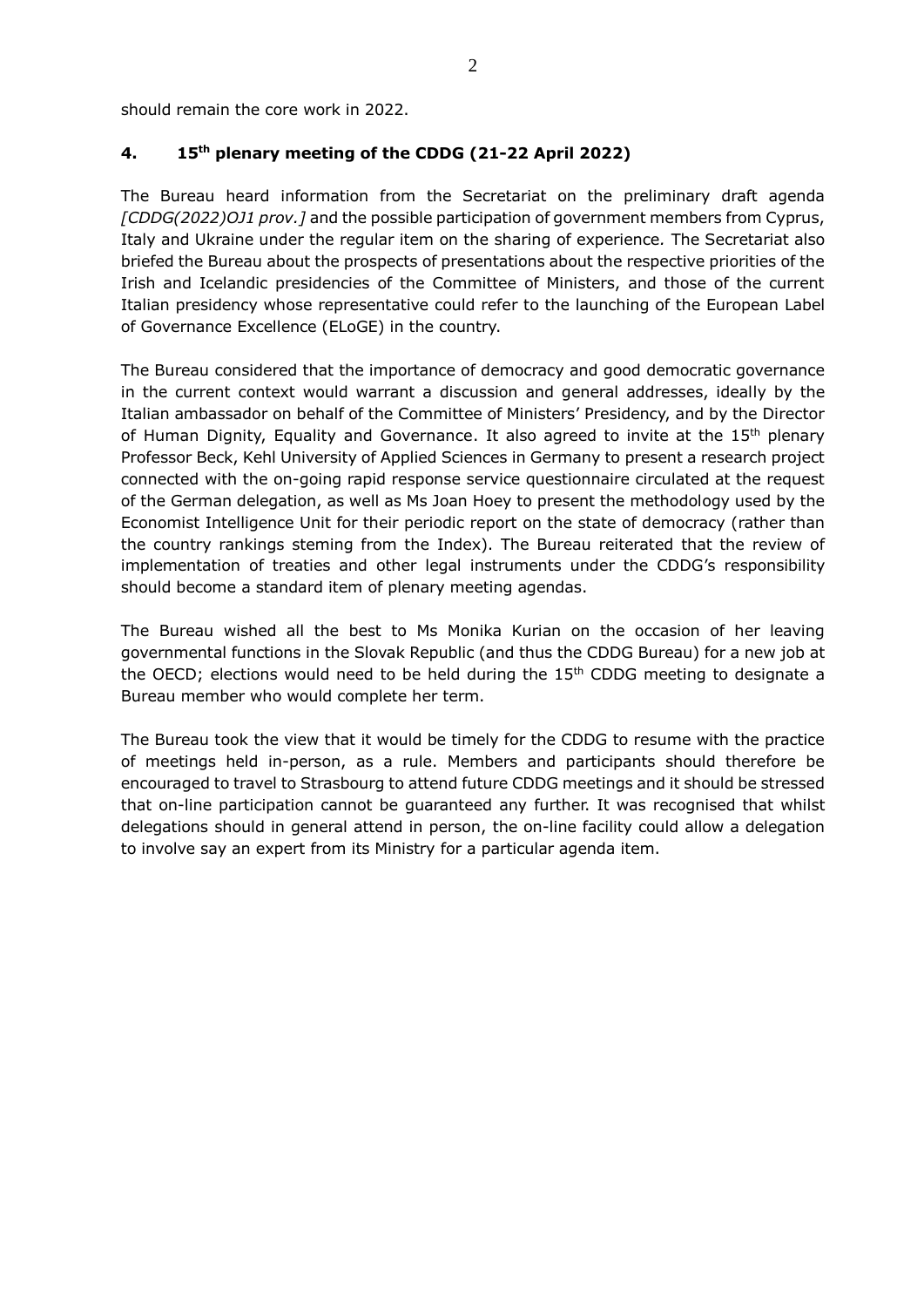# **5. State of implementation of the CDDG activities according to its terms of reference 2022-2023 (-2025)**

• *Good democratic governance*

The Bureau heard a presentation by Mr Peter Andre in his capacity as the Chair of the Working Group on principles of good democratic governance (GT-BG) and took note of the Report of the 1st meeting of 24-25 February *[GT-BG(2022)4].* It also took note of, and commented on the amended version of the draft recommendation which came out of the working group meeting *[CDDG-Bu(2022)2]* with various suggestions of amendments received from members following the meeting.

Those of the United Kingdom delegation, in particular, provided for a revised wording of the operative part of the recommendation and a new structure of the principles and guidelines appended to it. Members made further proposals (for instance to refer to the importance of the participation of the opposition) or to clarify some aspects of the UK proposals.

At the closure of discussions, the Bureau asked the Secretariat to produce a revised version for the CDDG plenary after prior re-submission to the Bureau members, building on the structural and stylistic drafting proposals of the United Kingdom (e.g. each principle in annex should start with "there should be…") and combining these with other proposals (e.g. from Norway), whilst leaving open the number of recommendations in the operative part. The revised draft would be presented at the plenary as a work in progress document to stimulate further discussion and comment to assist the Working Group at its next meeting (to be largely virtual) scheduled for early June,

• *Deliberative democracy:* 

Following a general introduction by the Secretariat, the Bureau heard a presentation by Dr Andy Williamson who co-authored with Mr Jordi Barrat the Study entitled "Mapping Deliberative Democracy in Council of Europe Member states" *[CDDG-Bu(2022)3]* at the request of the Division of Elections and Participatory Democracy. The expert outlined the purpose of the study, the methodology, and some of the key findings. Bureau members commented about their country's own experience and sought further views on specific issues such as whether a specific legal framework was needed to support initiatives, the added value of IT and the digital world to support new participatory and deliberative processes, risks of misuses of such processes for populistic purposes.

The Bureau took note of the above information and the Chair sumarised the discussion, stressing that any text on deliberative and participatory democracy to be produced by the GT-DD and CDDG could spell out what these concepts are, how they can contribute to good democratic governance, and for deliberative and participatory democracy to function well, what are the Do's and Don'ts (or criteria) to bear in mind. Given the specificities of the subject-matter, the Bureau suggested that there was a need for a recommendation which could include a set of guidelines.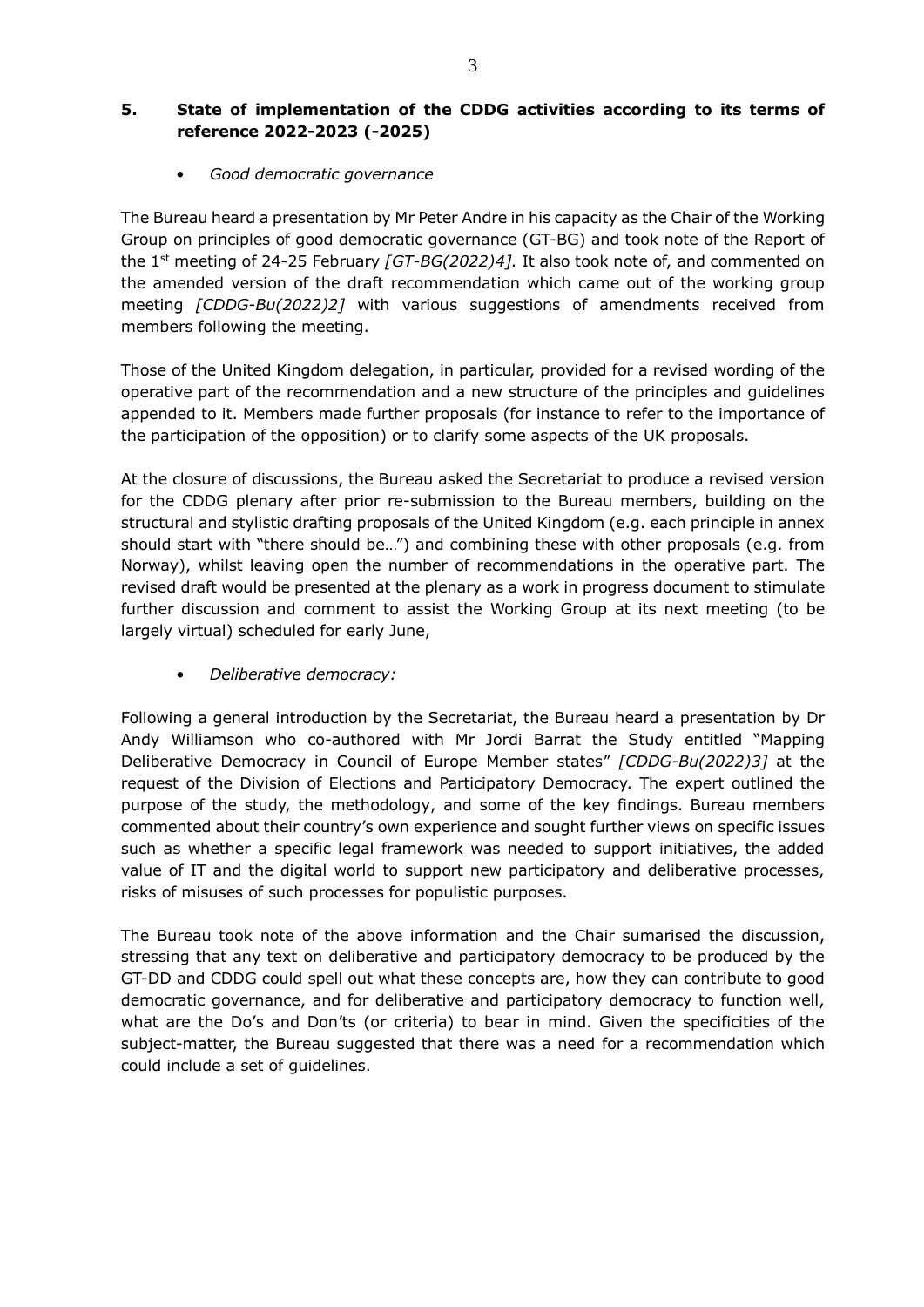## **6. Exchange of views with the representatives of the Venice Commission and the Steering Committee on Media and Information Society (CDMSI)**

The Venice Commission representatives being unvailable, the Chair welcomed the representatives of CDMSI: Mr Taavo Lumiste, Chair of the CDMSI, Mr Thomas Schneider and Ms Inge Welberger, both former Chair of the CDMSI, and members of the Secretariat responsible for these activities (Mr Patrick Penninckx, head of the Department of Information Society and Ms Artemizia Chisca, Head of the Media and Internet Governance Division). After the Secretariat recalled that the purpose of the exchange was to learn from each other, and after a brief introduction of the respective responsibilities, the CDMSI representatives and the Bureau members exchanged experience and information on working methods, including:

- for the CDDG: adapting to the novelty of all-territorial levels of policy-making, the rapid response service mechanism, the system of peer reviews, the increased interactions between standard-setting and cooperation projects / operational work conducted by the Centre of Expertise;
- for the CDMSI: the evolution and balance of expertise required by the current work (media, internet, digital issues), the use of open public consultations on draft texts in the final stages, the multiplicity of roles and functions (members, experts, drafting rapporteurs, observers), the benefits of mixed working structures involving also business, academia, NGOs (where only half of participants represent member states) and at the same time the challenge of dealing with publics without institutional memory (greater turn-over) and diplomatic awareness.

The discussions also addressed the benefits and challenges of more open approaches and new working methods based on IT platforms (involving more persons and various backgrounds), the difficulties inherent in excessive politicisation and initiatives blocked in crucial areas, links between experts/participants and governements and how to deal with input from non-governemental actors etc. Several parallels were also drawn, for instance the Journalist Protection Platform and the CDDG's Rapid Response Service operate in a similar way.

The Bureau took note of the above information and thanked the CDMSI representatives for their time and valuable input.

# **7. Activities of the Centre of Expertise for Good Governance**

The Secretariat provided updated information about various activities of the Centre of Expertise for Good Governance, including new projects to be launched in Bulgaria (financial decentralisation, boosting of fiscal autonomy), Hungary (same subjects, in addition to capacity-building and on-going work on best practices and implementation of ELoGE), Finland (fiscal decentralisation, distribution of competencies at local and regional level, capacity building, ELoGE); ongoing activities in Lithuania (human resource management), the Slovak Republic (strategic municipal planning toolkit and local finance benchmarking, policy advice on municipal governance), Armenia, Georgia (cross-border cooperation), the Southern Mediterranean project in cooperation with the Venice Commission, new initiatives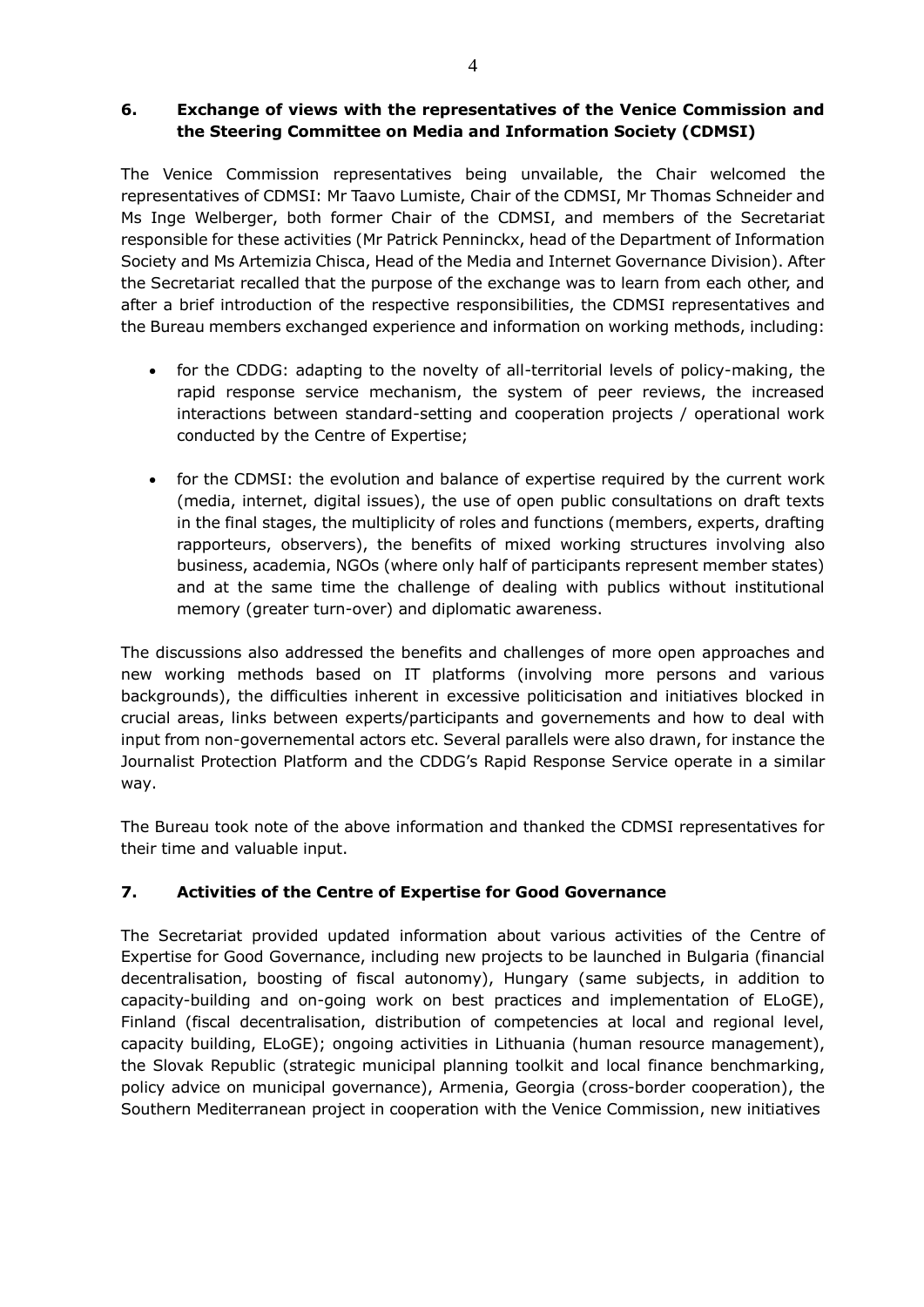in Cyprus and Italy. The Ministry of Regional Infrastructure of Ukraine had applied for support in the drafting of certain new regulations applicable in times of military government. The Bureau took note of the information.

# **8. World Forum for Democracy 2022**

The Secretariat updated Bureau members about the plans for the 2022 edition of the World Forum for Democracy. The concept was being finalised around the idea of a broad theme addressing democracy in general, with a view to take stock of challenges and possible solutions, at present and in future. Members considered that the subject of democratic governance deserved to feature prominently on the event agenda and results could usefully feed into the finalisation of the recommendation on principles of good democratic governance.

## **9. CDDG contribution to work of the Committee on artificial intelligence**

It has been noted the Bureau at this moment had at hand the elements of the framework, based on which the proposals for the CAI (Committee on Artificial Intelligence) would be prepared. Peter Andre would participate in the first Plenary meeting of the CAI in April and report to the CDDG Plenary.

## **10. Presidencies of the Committee of Ministers**

The Secretariat indicated that the launching event for the European Label of Governance Excellence in Italy (Venice, 11 April), had become part of the agenda and events of the Italian Presidency of the Committee of Ministers. With over 100 municipalities having expressed an interest in participating, it would become the largest ELoGE process ever held in a country. As for the Icelandic and Irish presidencies, it was indicated that both countries have expressed a particular interest in deliberative democracy and plans were being considered for a joint event, with the involvement of the Centre of Expertise for Good Governance. The Bureau took note of the information.

## **11. Other business**

Mr Peter Andre informed the Bureau he was unlikely to be fully available for the additional GT-BG meeting on 9 and 10 June and if so that the Vice-Chair would need to preside the discussions on the first meeting day. The Bureau took note.

## **12. Next meeting**

The Bureau agreed to hold its next meeting on 13-14 October 2022 (modalities to be confirmed)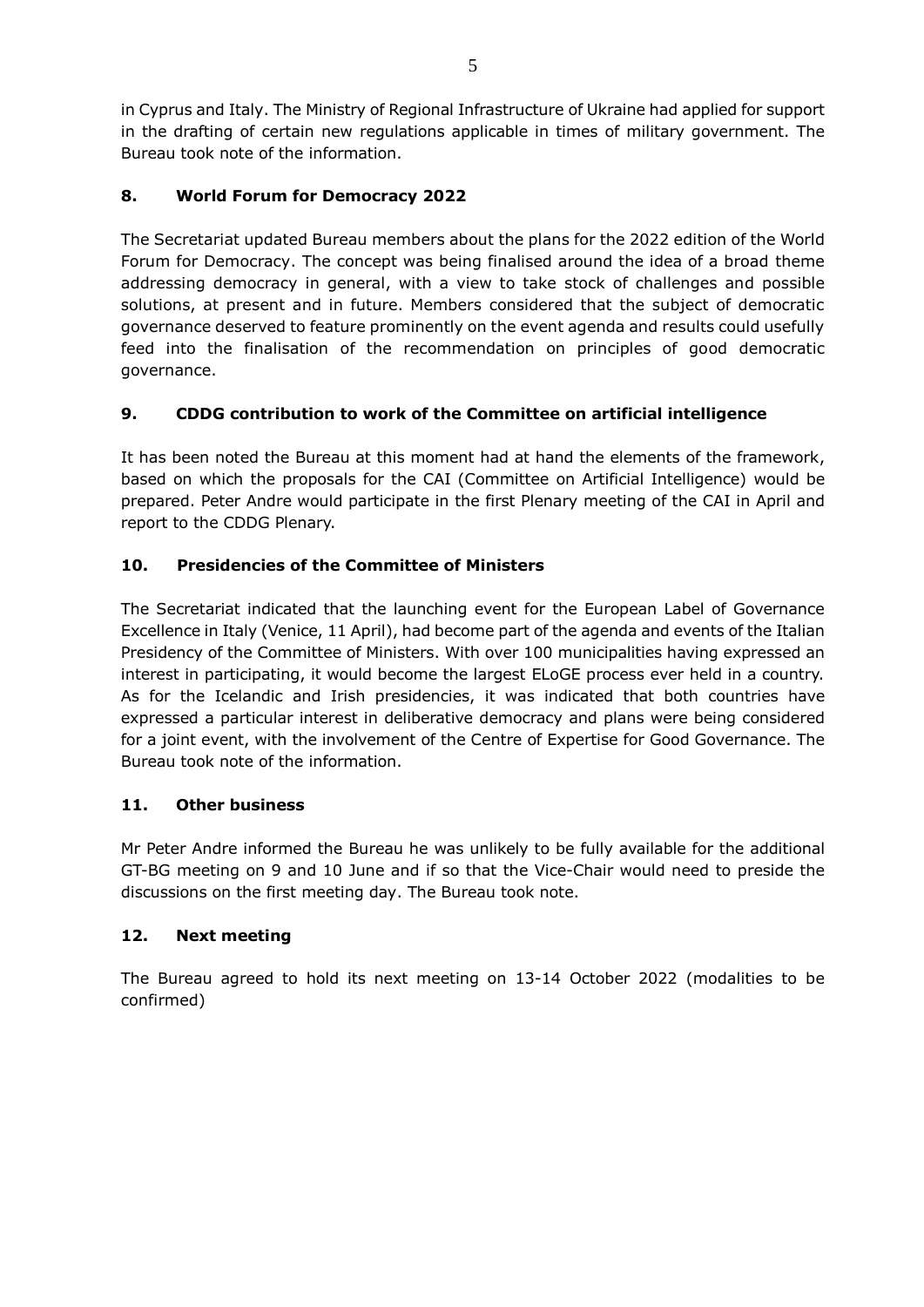#### **APPENDIX I**

#### **LIST OF PARTICIPANTS**

#### **CHAIR / PRESIDENT**

Mr Paul ROWSELL, Head of Governance Reform and Democracy Unit, Department for Levelling Up, Housing and Communities, Local Government & Communities Directorate, Ministry of Housing, Communities and Local Government, LONDON

#### **OTHER MEMBERS / AUTRES MEMBRES**

Mr Peter ANDRE, Ministry of Interior, Senior Expert for Legal Affairs, WIEN

Ms Gordana GAPIKJ-DIMITROVSKA, State Advisor, the Ministry of Information Society and Administration, SKOPJE

Ms Monika KURIAN, Ministry of Interior of the Slovak Republic, Public Administration Section, Head of Local Self-Government and Foreign Affairs Unit, BRATISLAVA

Mr Edwin LEFEBRE, Deputy Director, Ministry of the Flemish Community, Agency for Home Affairs, BRUSSELS

Mr Markku MÖLLÄRI, Ministerial adviser, Department for Local Affairs and Regional Administration, Ministry of Finance, HELSINKI

Ms Stefanía TRAUSTADÓTTIR, Senior Advisor, Local Government, Department of Local Government and Regional Policy, Ministry of Transport and Local Government, REYKJAVÍK

#### **OTHER PARTICIPANTS / AUTRES PARTICIPANTS**

Mr Taavo LUMISTE, Chair of the Steering Committee on Media and Information Society (CDMSI)

Ms Inge WELBERGER, former Chair of the CDMSI

Mr Thomas SCHNEIDER, former Chair of the CDMSI

Mr Andy WILLIAMSON, expert of the Division for elections and participatory democracy

#### **SECRETARIAT**

#### **Secretariat of the CDDG / Secrétariat du CDDG**

Ms Alina TATARENKO – Head of the Democratic Governance Division / Secretary of the CDDG / Directorate of Human Dignity, Equality and Governance / Directorate General of Democracy

Mr Christophe SPECKBACHER, Administrator – Democratic Governance Division / Directorate of Human Dignity, Equality and Governance / Directorate General of Democracy

Ms Isabelle ETTER, Assistant

Ms Nino MAKHAURI, Trainee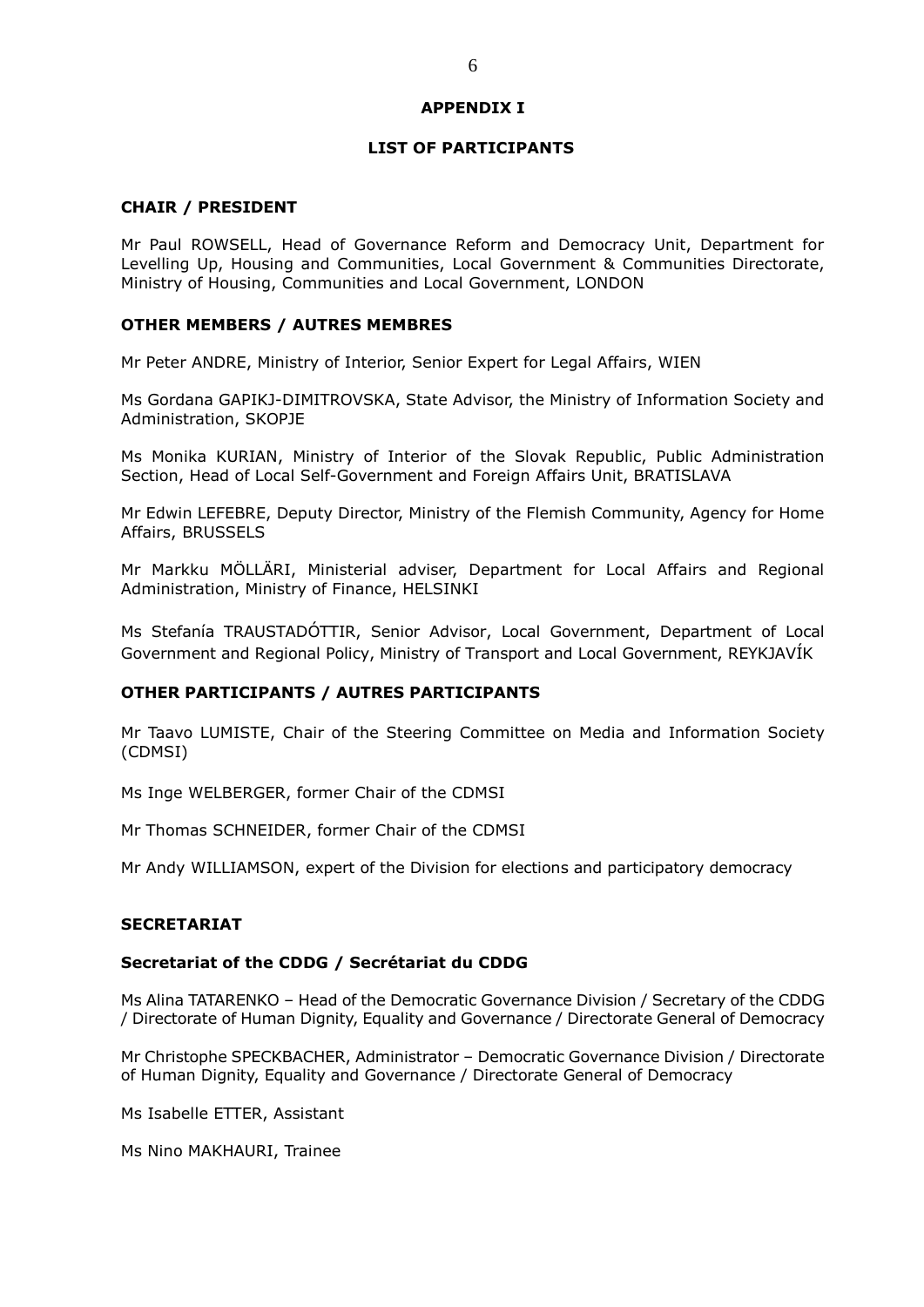#### **Other Secretariat participating in the meeting /Autre Secrétariat participant à la réunion**

Mr Daniel POPESCU, Head of Democracy and Governance Department / Directorate of Human Dignity, Equality and Governance / Directorate General of Democracy

Mr Niall SHEERIN, Democratic Governance Division / Directorate of Human Dignity, Equality and Governance / Directorate General of Democracy

Mr Markus ADELSBACH, Head of Division of Elections and Participatory Democracy, Directorate General of Democracy

Mr Patrick PENNINCKX, Head of Information Society Department, Directorate General of Human Rights and Rule of Law

Ms Artemiza CHISCA, Head of the Media and Internet Governance Division, Directorate General of Human Rights and Rule of Law